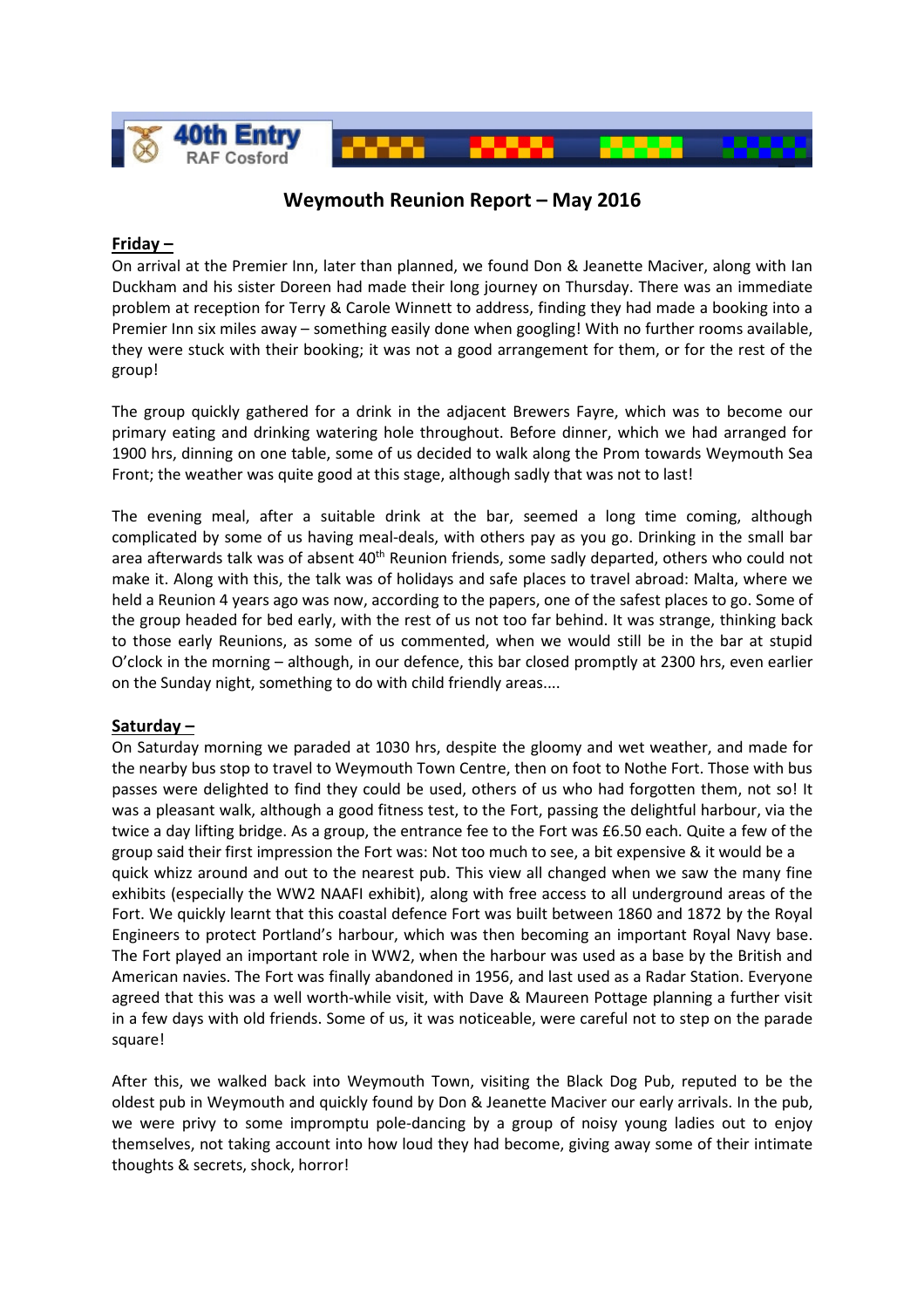## **Saturday** – (continued)

After the evening meal, which turned out to be rather good, with excellent service; this despite the mix of meal deals and cash payments. After this, we retreated to the bar area. Talk centred on gardens, religion and the need for men who were having any problems peeing to get their prostate gland tested. This was good advice from Don Maciver, making us all (men) aware not to ignore any problems and confront them promptly. Once again, sadly, the bar shut on time, but not before some of us made use of last (double) orders!!

Sunday – It was a shock for Rose Stinson to get an early morning text from Carole Winnett saying they were returning home unexpectedly. We just hope they will make it next year to Berwick-on-Tweed. It had already been planned, after breakfast; we would head out in several cars to Lulworth Cove, some 12 to 15 miles away. We left at 1045, with a pleasant drive through the countryside to our destination, which was quite crowded, with a huge car park filling up quickly. It was a five minute walk from the car park down to the Cove. Lulworth Cove was formed approximately 10,000 years ago by the powers of a river and the sea. It continues to evolve behind a narrow Portland stone entrance as the softer inner Chalk exposures are eroded. Some of us decided to climb up the surrounding slopes to get a better view, with Dave Pottage going off Piste, only to find his camera becoming inoperative – we nearly called the Coast Guard out! Others sat close to the shingled beach, until we all returned and made the walk back up to a nearby pub, although this time only for tea and coffee. The pub was rather busy serving meals, so it was some time before our drinks arrived to the garden area where we sat.

Our next schedule was Chesil beach, just outside Weymouth. The beach was of interest to many in the group as the Dambusters Squadron had used this area during WW2 for perfecting their famous bouncing bomb. It was to be an extraordinary journey to the Chesil beach for Steve Lister, with his passengers Ian Duckham & Doreen, his sister, in his 4-wheeled built for anything vehicle, along with myself, with passengers Rose, Don & Jeanette Maciver in my Fiesta. Steve Lister used Co-ordinates for navigation and we eventually ended up down a heavily rutted cattle track going nowhere near Chesil Beach, and said so on one sign! We eventually turned the vehicles around, with great difficulty, under Don's skilled marshalling. I stopped, got out of my car, and waited for Steve's vehicle to catch up. It was at this point, bearing in mind the cows in the adjacent fields had gathered to laugh (so it seemed) and stare at us, that a farmer sitting on a nearby fence said he had not seen vehicles like this come up the lane for 30 years, wait till I tell the lads at Dorchester market – I am sure that would be worth a beer to him! How we all laughed later at this, something the cows had done much earlier!

Eventually, we reached Chesil Beach Visitors Centre, much to the amusement of the Pottages and Rosentalls, who already had time to clamber across the pebbled Chesil beach, when we related our tale. The Centre was very informative; especially about a WW2 Spitfire Pilot who got shot down over the beach and was arrested by the Home Guard in his blue underpants (RAF issue?). His report said it had started as a good day, with a fellow pilot returning £5 (a lot of money then) that was owed to him - it was all downhill after that. Some of us wandered what eventually happened to this young pilot.

On return, the Pottages and Rosentalls decided to visit Weymouth (courtesy of bus passes), with a certain harbour pub in mind. The rest of us made use of the Brewers Fayre bar on sight. The evening meal was once again rather good, with our usual parading in the bar area afterwards. Talk was of Berwick-Upon-Tweed next year. The bar shut early and most of us were ready for bed, especially the farm track explorers!